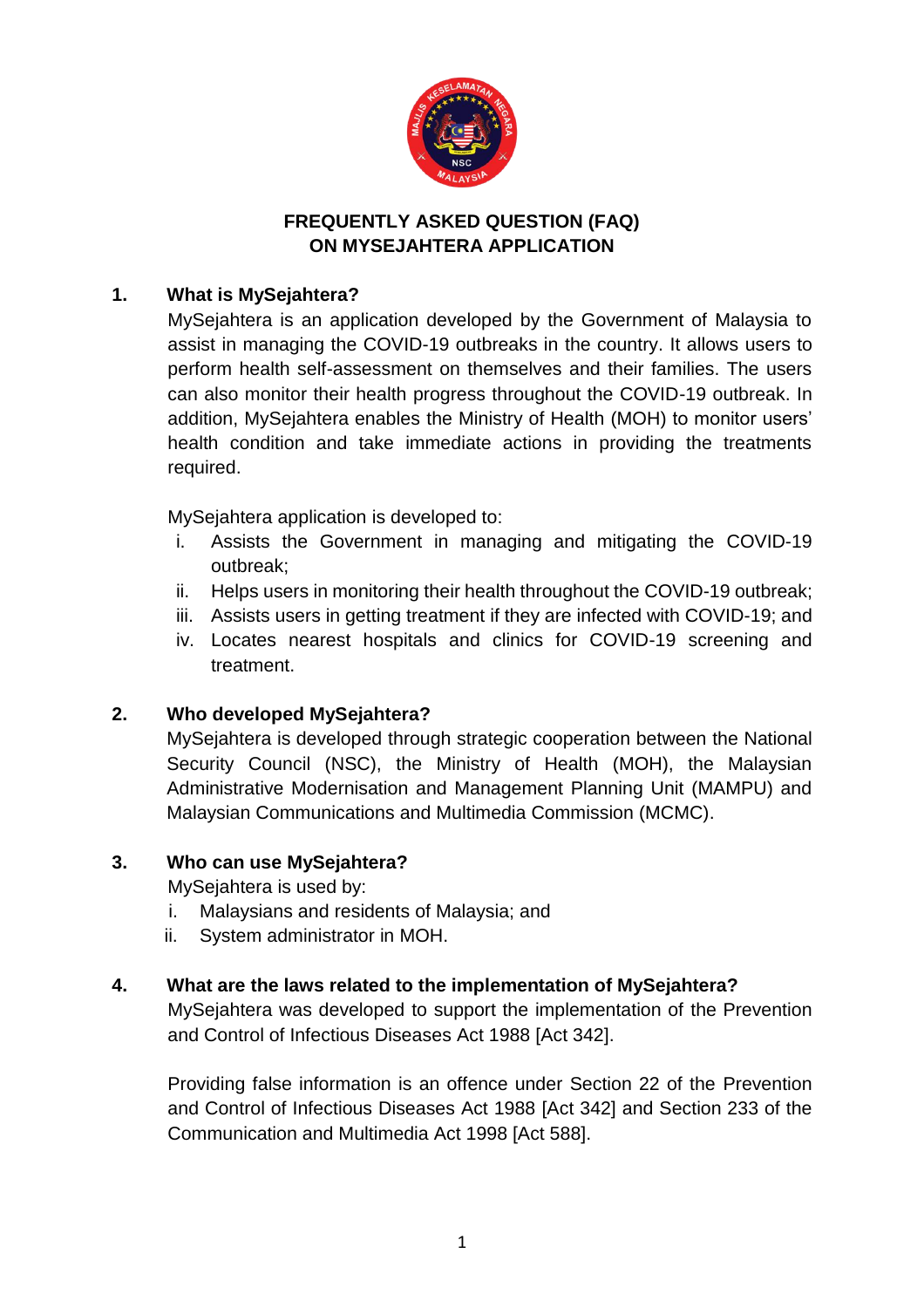**5. How will the information that I submit through the application help the Government in managing the outbreak of Covid-19 in Malaysia?** Essentially, your information will be used by the MOH to help them plan their resources and actions that they need to take efficiently. So please be honest when you submit your information. Honesty will help flatten the curve.

## **6. What is the minimum mobile device's requirement to use MySejahtera?**

- i. Smartphones running Android 4.0 and above or IOS 10 and above;
- ii. Internet connection; and
- iii. Able to receive SMS for the system to send One-Time-Pin (OTP) for the verification process.

### **7. Where can I download MySejahtera app?**

MySejahtera is available in Galeri Aplikasi Mudah Alih Kerajaan Malaysia (GAMMA), Apple App Store, Google Play Store and Huawei AppGallery.

**8. Do I have to pay to download MySejahtera application?** No, MySejahtera is FREE to use.

### **9. How do I register in MySejahtera?**

To register, you need to follow these steps:

- i. Step 1: Download and install MySejahtera from the Gallery of Malaysian Government Mobile Applications (GAMMA), Apple AppStore, Google Play Store or Huawei AppGallery;
- ii. Step 2: Click on "Register Here" to register a new account;
- iii. Step 3: Enter your mobile phone number and click "Register" or click on the link "I would like to use Email to Register" (if you want to register using email address);
- iv. Step 4: You will receive an OTP via SMS from 63839 (if you register using phone number) or confirmation link through your email (if you register using email address);
- v. Step 5: Enter the OTP and click 'Send' (if you register using phone number) or click on the confirmation link sent to your email (if you register using email address);
- vi. Step 6: Fill in your registration details and click 'Confirm'.
- vii. Step 7: You will receive a "Successful Registration" message. Click "Close" at the bottom of the screen to return to the sign-in screen;
- viii. Step 8: Enter your User ID (phone number or email address) and your password and click "Sign in".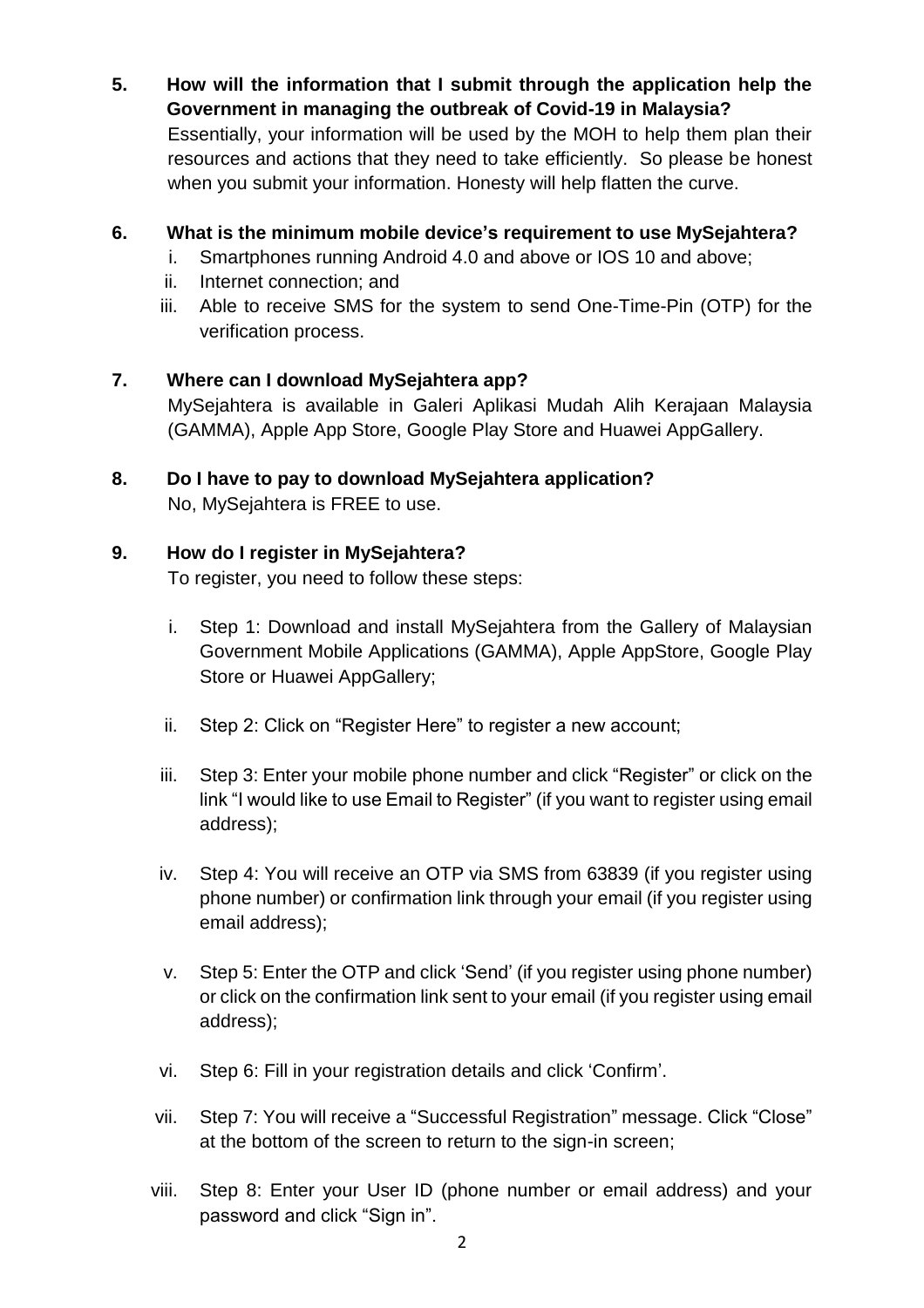- ix. Congratulation! You may start using the app.
- **10. Can I register for my family members or other individual living with me?** Yes, you can register for those who **do not have a phone number or access to smartphones** by using the "Manage Dependents" function in this app. This application will also help you to monitor their health.

#### **11. What is user classification in MySejahtera?**

Once you have completed the self-health assessment, your status will be classified as one of the following:

| No.            | <b>Classification</b>               | <b>Description</b>                                                                                                                                                                                                                                                                                                                                                                                                                                                                                                                     |
|----------------|-------------------------------------|----------------------------------------------------------------------------------------------------------------------------------------------------------------------------------------------------------------------------------------------------------------------------------------------------------------------------------------------------------------------------------------------------------------------------------------------------------------------------------------------------------------------------------------|
| 1 <sub>1</sub> | Low Risk                            | Individuals with low risk of COVID-19 infection.                                                                                                                                                                                                                                                                                                                                                                                                                                                                                       |
| 2.             | <b>Casual Contact</b>               | Individuals who were likely exposed to another<br>person infected with COVID-19.                                                                                                                                                                                                                                                                                                                                                                                                                                                       |
| 3.             | <b>Close Contact</b>                | Individuals who have been exposed to other<br>COVID-19.<br>with<br>individuals<br>infected<br><b>This</b><br>includes:                                                                                                                                                                                                                                                                                                                                                                                                                 |
|                |                                     | Healthcare-associated exposure,<br>including providing direct care for<br>COVID-19 patients without using<br>appropriate PPE, working with health<br>care workers infected with COVID-19,<br>visiting patients or staying in the same<br>close environment of a COVID-19<br>patient.<br>Working together in close proximity or<br>sharing the same classroom<br>environment with a with COVID-19<br>patient<br>Traveling together with COVID-19<br>$\bullet$<br>patient in any kind of conveyance<br>Living in the same household as a |
| 4.             | Person Under<br>Surveillance (PUS)  | COVID-19 patient<br>Individuals who are at risk of being infected with<br>COVID-19. For example, individuals with a                                                                                                                                                                                                                                                                                                                                                                                                                    |
|                |                                     | history of traveling abroad within the last 14<br>days.                                                                                                                                                                                                                                                                                                                                                                                                                                                                                |
| 5.             | Person Under<br>Investigation (PUI) | Individuals who are at risk of being infected with<br>COVID-19, for example, individuals with a<br>history of traveling abroad or have attended<br>mass gatherings within 14 days before the onset<br>of symptoms                                                                                                                                                                                                                                                                                                                      |
| 6.             | <b>Confirmed Case</b>               | Individuals tested positive for COVID-19.                                                                                                                                                                                                                                                                                                                                                                                                                                                                                              |